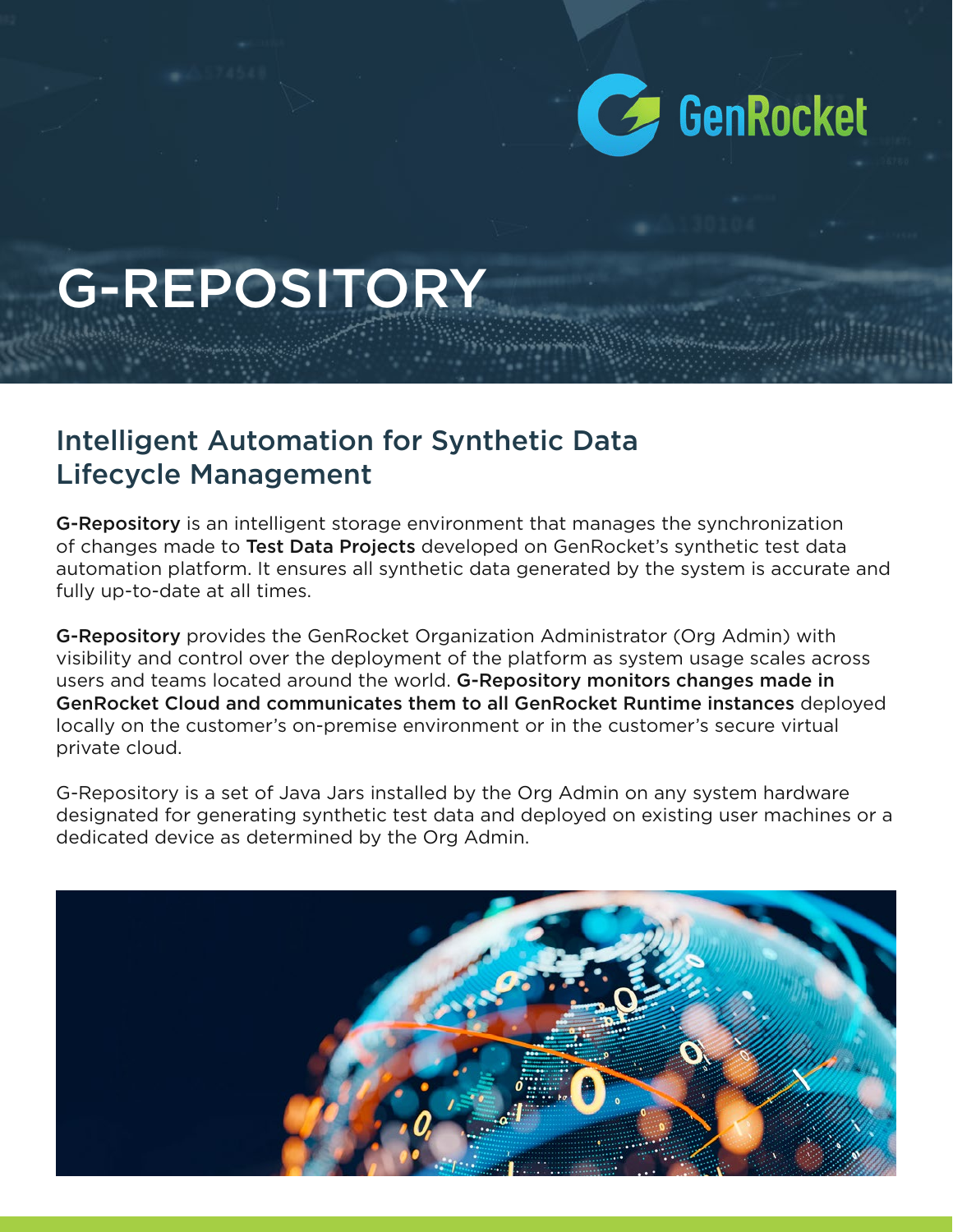# Why Synthetic Data Lifecycle Management



In today's Agile/DevOps environment, applications and databases are constantly changing. Test data used to validate these applications must dynamically adapt to these changes. That's because the quality of the test is only as good as the quality of the test data used for testing.

GenRocket has incorporated synthetic data lifecycle management into all aspects of its Test Data Automation platform to ensure the highest quality synthetic data is used for testing. There are four stages of the synthetic data lifecycle and each one serves an important purpose:

- 1. MODEL the structures and relationships of the target environment
- 2. DESIGN the variety and volume of synthetic data need for testing
- **3. DEPLOY** synthetically generated test data into your test environment
- 4. MANAGE multiple releases of test data projects with version control

Lifecycle management requires intelligent automation to detect & synchronize changes throughout this lifecycle.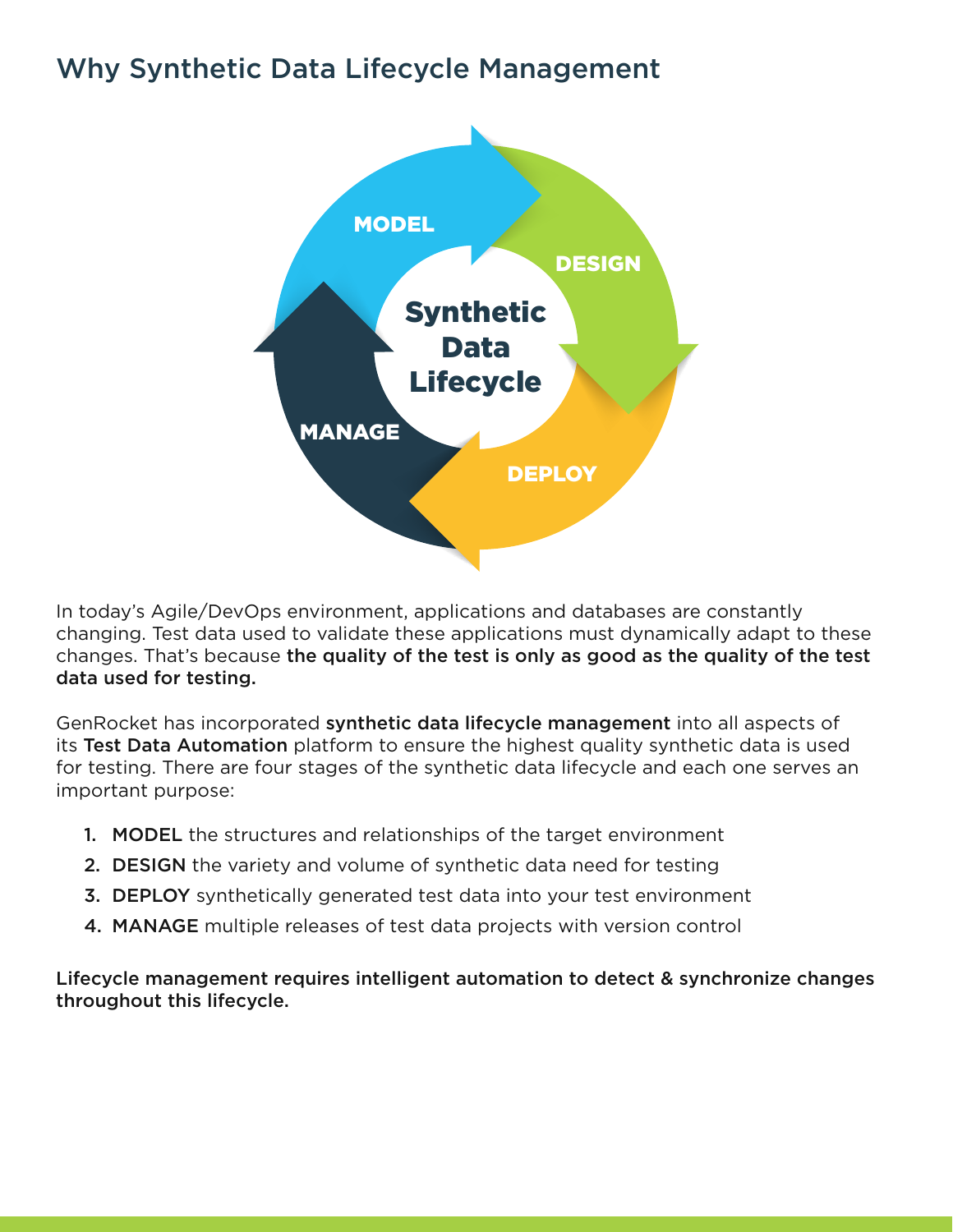## Intelligent Automation for Lifecycle Management



G-Repository uses *intelligent automation* to ensure that changes made anywhere in the GenRocket environment are synchronized everywhere those changes impact *Test Data Projects.* Generated test data must always be accurate and up-to-date.

Synchronized changes are made behind the scenes and under the hood so testers can focus on designing and deploying the synthetic data needed for testing. G-Repository is always running to perform the essential steps required for synchronized changes.

- *• Detect* data model changes in the data environment
- *• Update* components impacted by data model changes
- *• Monitor* configuration changes to Test Data Projects
- *• Refactor* all impacted Test Data Project components
- *• Synchronize* the projects used by all team members
- *• Log* system utilization data for analytics & reporting

These steps are performed continuously and transparently as testers, data architects and developers work together to automate the generation of synthetic test data.

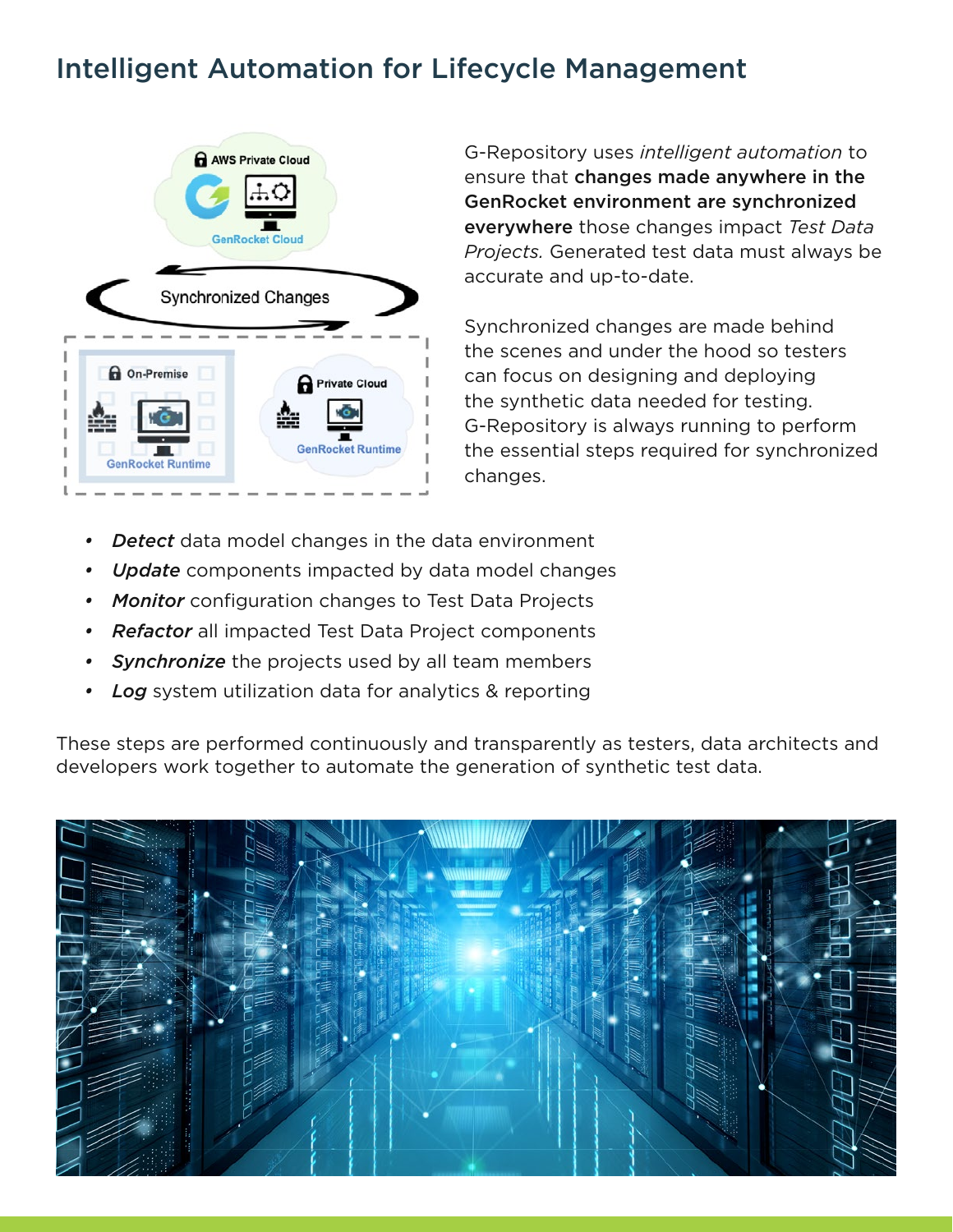#### G-Repository Architecture



#### **G-Repository Client**

Responsible for managing GenRocket repositories on a user's computer or test server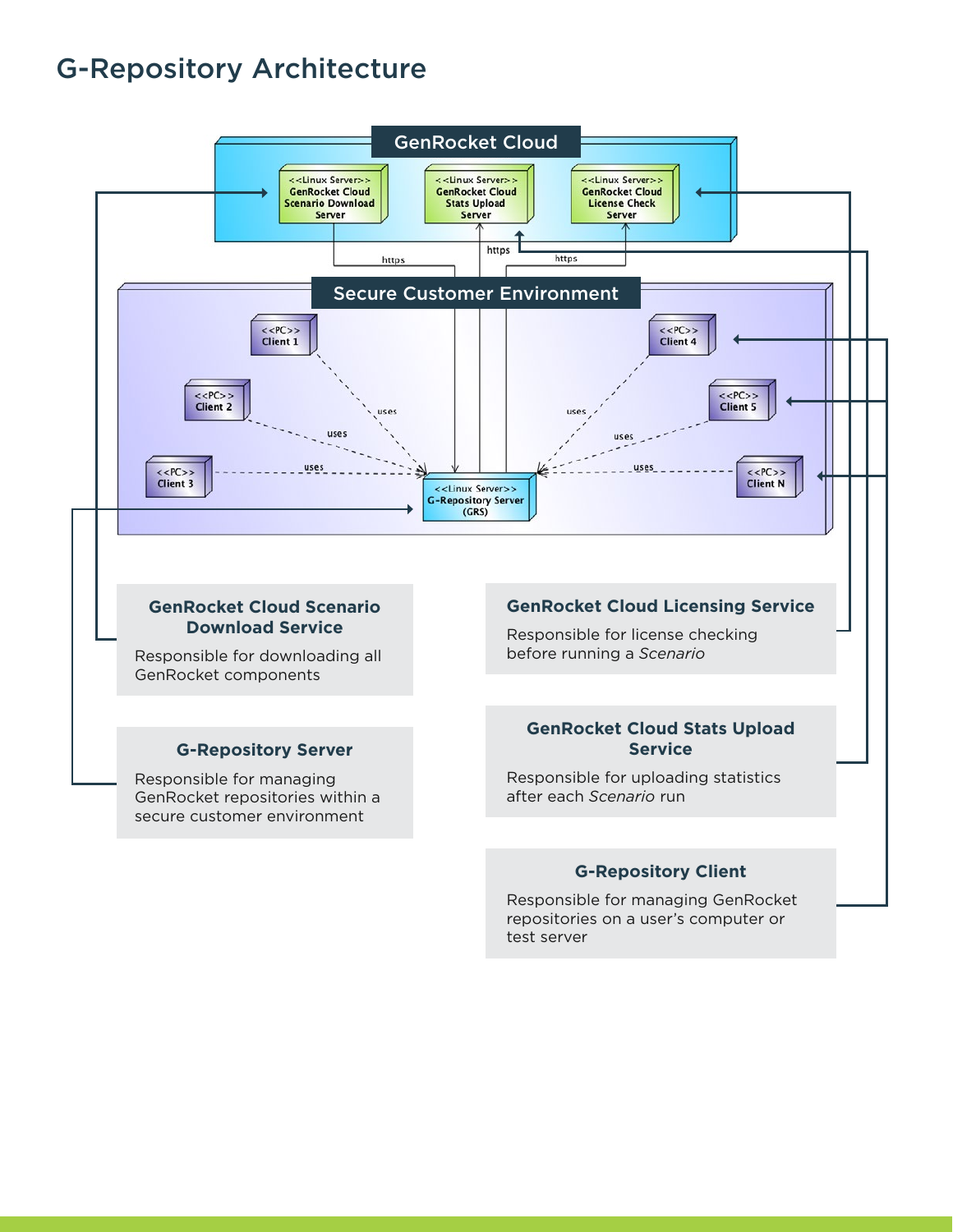The architecture of G-Repository is highly modular and incorporates several streamlined, secure and scalable system services.

G-Repository Server is the main software module and is responsible for managing GenRocket repositories within a secure customer environment. G-Repository server is not hardware and can execute on any physical or virtual machine. It can be installed on either a shared or dedicated system.

G-Repository Client is the software module responsible for managing GenRocket repositories on a user's computer or test server. It communicates directly with the G-Repository Server module to receive updates for test data projects.

GenRocket Cloud Scenario Download Service is responsible for downloading all GenRocket project components that are designed or revised in the GenRocket Cloud.

GenRocket Cloud Licensing Service Is responsible for license checking before running *Scenarios* in a *Test Data Project.*

GenRocket Cloud Stats Upload Service is responsible for uploading operational statistics after each Scenario run to aggregate usage data for system analytics and reporting.

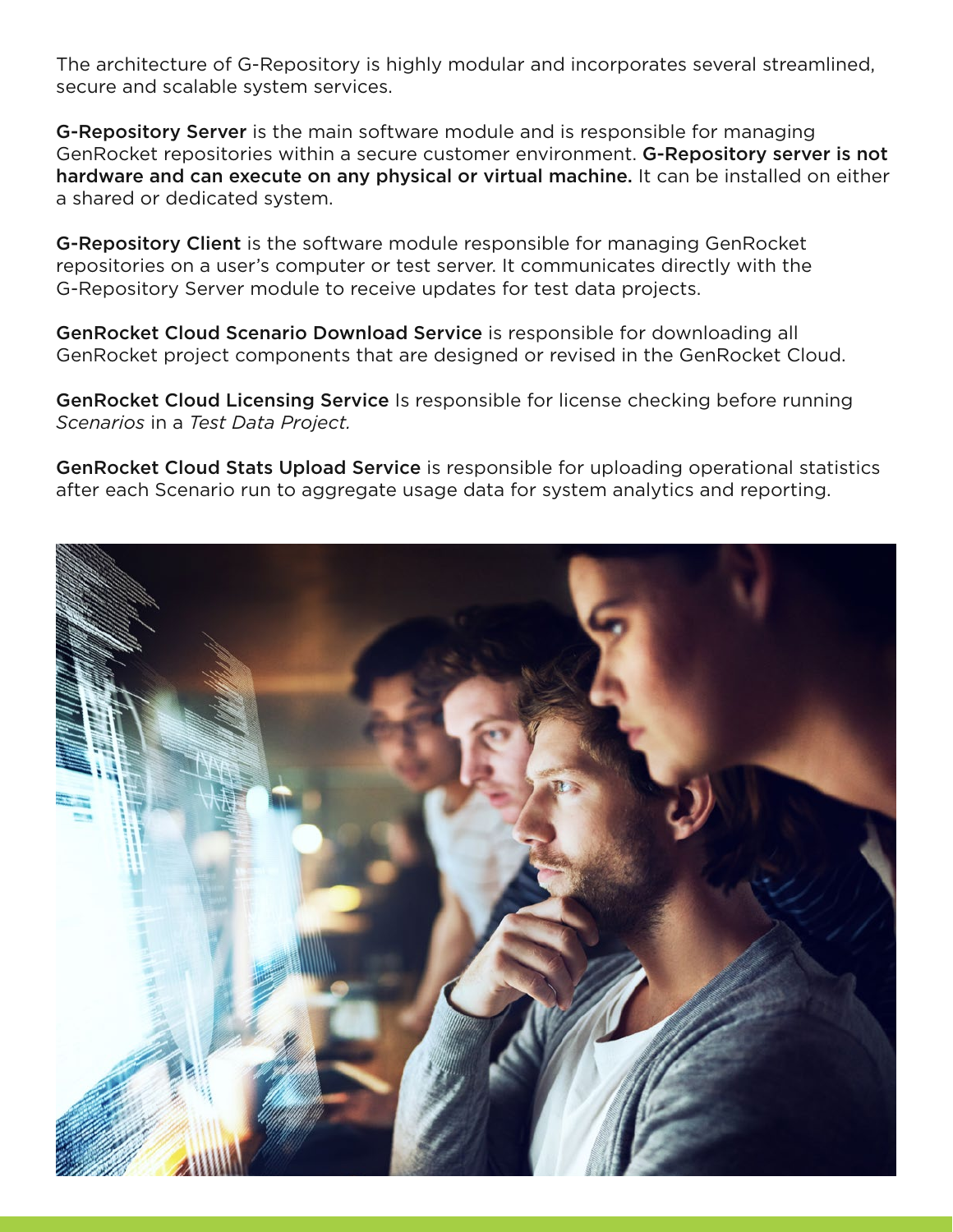## How G-Repository Works



G-Repository software modules work together to perform a continuous synchronization process.

Here is a functional overview of its fully automated process flow:

- 1. Monitor recent actions performed on GenRocket Cloud
- 2. Mirror recent actions performed on GenRocket Cloud in its local repository
- 3. Monitor run requests from multiple G-Repository Clients simultaneously
	- Perform license checks as a secure proxy for G-Repository Clients
	- Check if G-Repository Client needs updating
	- Send Updates to G-Repository Client
	- Collect G-Repository Client Scenario-run statistics
- 4. Send G-Repository Client Scenario-run statistics to GenRocket Cloud

GenRocket's use of intelligent automation keeps the entire GenRocket test data automation platform fully up-to-date and in-sync at all times.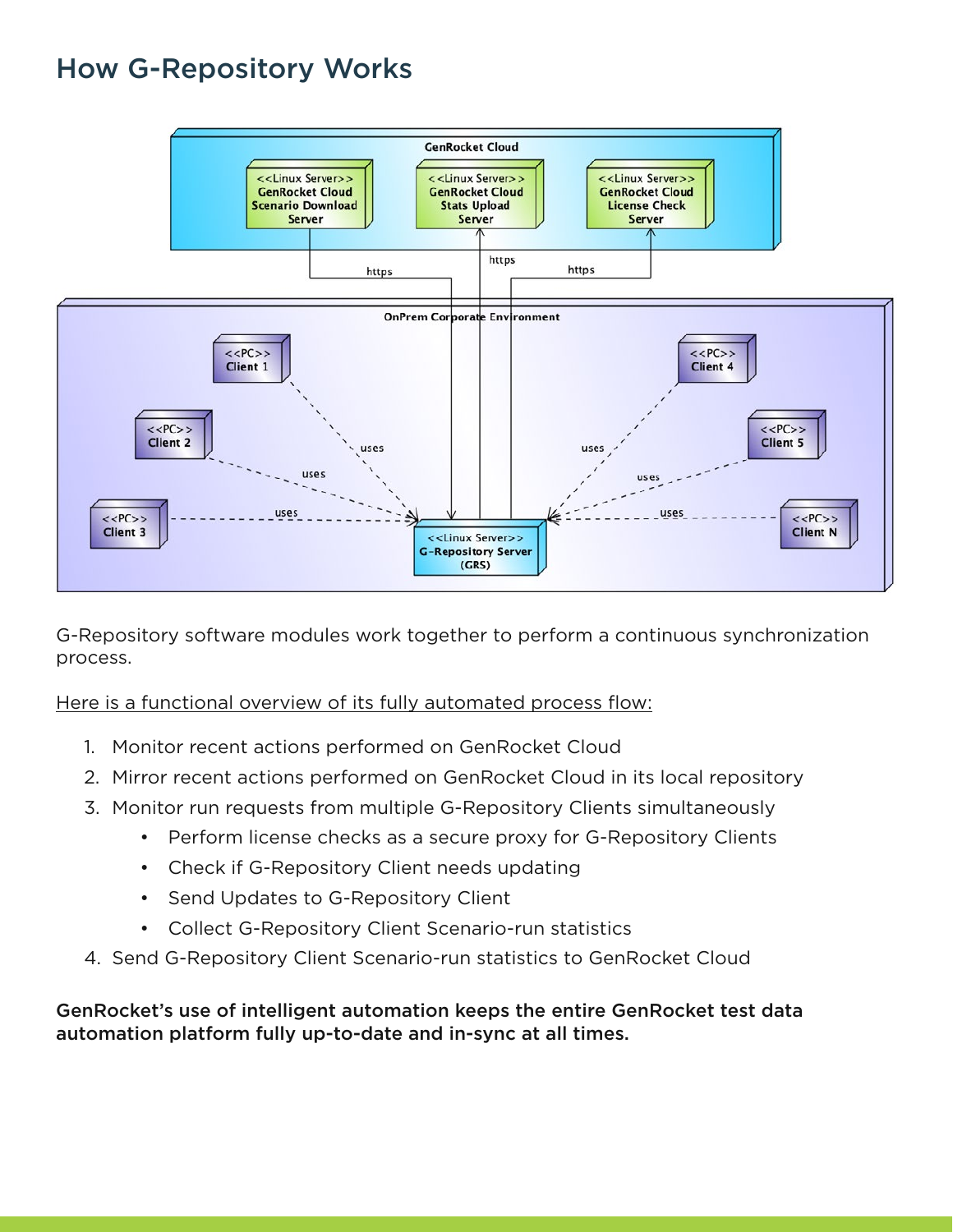## The Engine That Powers Lifecycle Management



G-Repository is the engine that powers **synthetic data lifecycle management** across your organization. It controls a suite of intelligent automation features and orchestrates their behavior during each lifecycle stage.

#### GenRocket lifecycle management features automate the detection, synchronization and version control over data structures and design patterns.

*XTS* (Extract Table Schema) ensures data relationships and data attributes accurately reflect data model changes.

*G-Delta* monitors changes between database metadata and a project whose *Domains* and *Attributes* represent the data model.

*G-Refactor* auto-updates *Domains*, *Attributes* and *Scenarios* whenever the *Template Domain* or *Domain Relationships* are changed.

*Project Versioning* ensures alignment with a given software release and allows testers to repurpose a project for another application.

*G-Analytics* provides utilization data and system reports for optimizing the global deployment of the GenRocket platform across all users and teams.